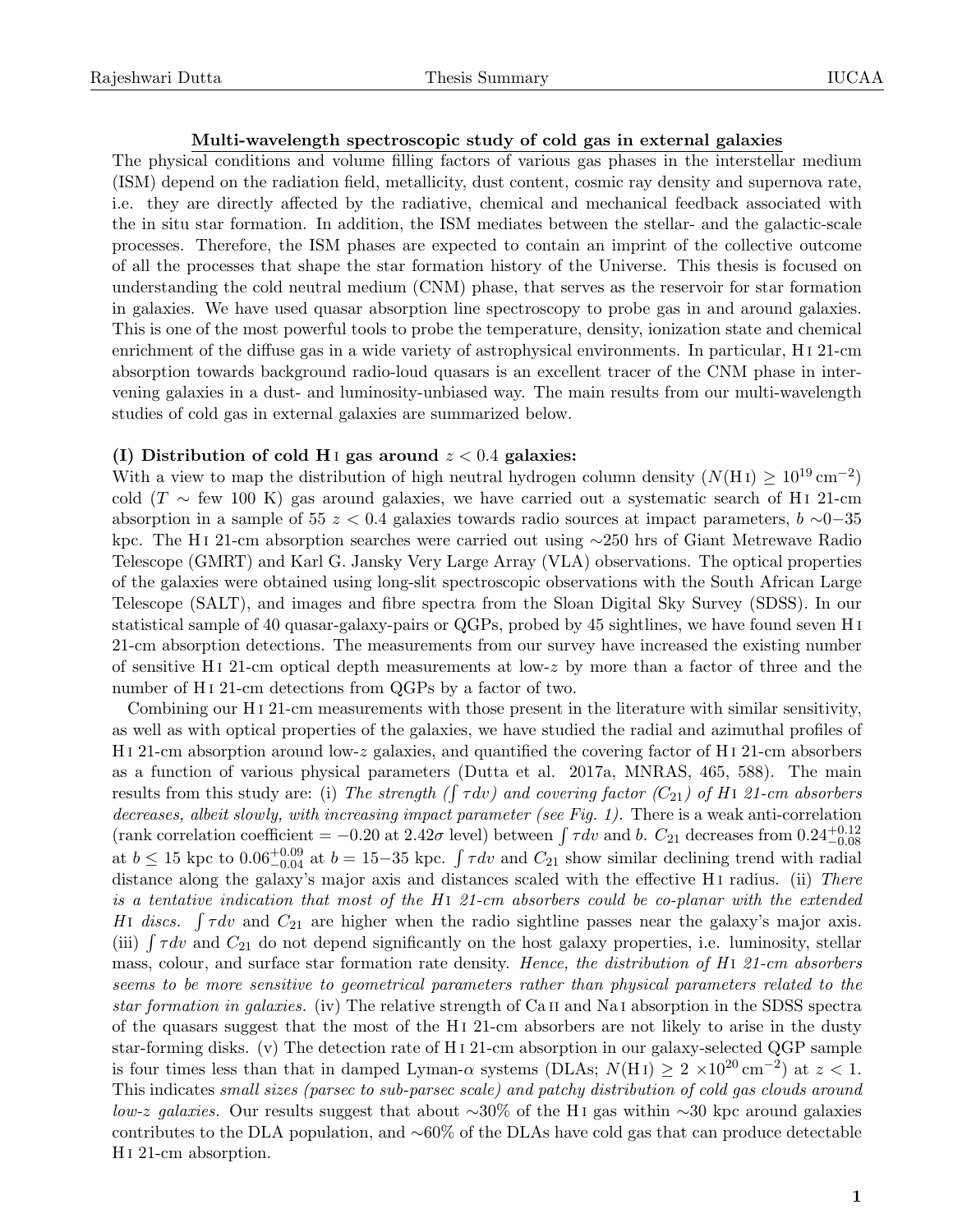## (II) Parsec- to kiloparsec-scale structures in the H<sub>I</sub> gas around low-z galaxies:

The patchy nature of cold H<sub>1</sub> gas around low-z galaxies is further supported by our observations of parsec- and kiloparsec-scale structures in the H i gas around two low-z galaxies. The results from our multi-wavelength studies of these two systems are summarized below.

Using Lyman  $-\alpha$  and molecular H<sub>2</sub> absorption detected in the Hubble Space Telescope – Cosmic Origins Spectrograph (HST−COS) spectrum, and metal absorption detected in the Very Large Telescope − Ultraviolet Echelle Spectrograph (VLT−UVES) spectrum towards PKS 0439−433, we have carried out a detailed analysis of cold parsec-scale gas at  $b \sim 8$  kpc from a  $z = 0.1$  star-forming galaxy (Dutta et al. 2015, MNRAS, 448, 3718). Using Very Long Baseline Array (VLBA) 1.4 GHz continuum emission from the radio source and H i 21-cm absorption we have constrained the size of the molecular gas to be  $\leq 100$  pc. The inferred physical and chemical conditions from our photoionization modelling suggest that the gas may be tracing a recent metal-rich outflow from the host galaxy.

Next, our GMRT H i 21-cm absorption and emission observations and Keck High Resolution Echelle Spectrometer (HIRES) spectrum have revealed kpc- to sub-kpc-scale structures in the H i gas associated with the  $z = 0.02$  spiral galaxy, UGC 00439 (Dutta et al. 2016, MNRAS, 456, 4209). Using H<sub>I</sub> 21-cm absorption towards different components of the extended background radio source, and Ca ii and Na i absorption towards the optical quasar, we find a factor of ∼7 variation in the H i 21-cm optical depth over a ∼7 kpc region at  $b \sim 25$  kpc from UGC 00439 (see Fig. 2). The absorption is most likely tracing clumpy cold gas corotating with the galaxy. The absorption could also be tracing gas that is stripped out of the H i disc of the galaxy due to tidal interactions with two neighbouring galaxies at  $\sim$ 150 kpc.

## (III) Search for cold H<sub>I</sub> gas in strong Mg<sub>II</sub> systems at  $0.3 < z < 1.5$ :

Due to the lack of a large sample of spectroscopic galaxies at high redshifts, it is difficult to extend our H<sub>I</sub> 21-cm absorption survey of QGPs to redshifts beyond ∼0.4. Strong Mg<sub>II</sub> absorbers (rest equivalent width of Mg II  $\lambda$ 2796,  $W_{\text{Mg II}} > 1$  Å) are believed to trace gas with high  $N(H I)$  like DLAs (Rao et al. 2006, ApJ, 636, 610). However, strong Mg ii absorbers can arise from a wide variety of environments such as stellar discs, outflowing gas, accreting gas and intra-group gas. Using systems at  $z < 1.65$  and at  $z \sim 2$ , where simultaneous measurements of  $N(HI)$  and  $W_{\text{Mg II}}$  are possible (Rao et al. 2006; Noterdaeme et al. 2012, A&A, 547, L1; Zhu & Menard 2013, ApJ, 770, 130), we have found that the probability of selecting DLAs can be increased by a factor of ∼2, by selecting strong Mg II absorbers with  $W(\text{Fe II } \lambda 2600)$  ( $W_{\text{Fe II}}$ ) > 1 Å (referred as strong Fe II systems). Hence, we have carried out a survey of H<sub>1</sub> 21-cm absorption in 16 strong Fe II systems at  $0.5 < z < 1.5$  selected from SDSS, using 110 hrs of GMRT and Green Bank Telescope (GBT). Our survey has resulted in six new H i 21-cm absorption detections, increasing the known number of detections in strong Mg ii systems at this redshift range by ∼50%. All these absorbers would be DLAs considering a spin temperature of 500 K, demonstrating that a selection technique based on Fe ii absorption strength can increase the probability of detecting high  $N(HI)$  cold gas by a factor of  $\sim 4$ .

The main results from this survey (Dutta et al. 2017b, MNRAS, 465, 4249) are: (i) The H i 21-cm detection rate increases with  $W_{\text{Fe II}}$ , being four times higher in systems with  $W_{\text{Fe II}} \geq 1 \text{ Å}$  compared to in systems with  $W_{\text{Fe II}} < 1 \text{ Å}$ . (ii) The incidence of H<sub>1</sub> 21-cm absorption in strong Fe<sub>II</sub> systems remains constant over  $0.5 < z < 1.5$  within the uncertainties. However, the incidence of H<sub>I</sub> 21-cm absorption in DLAs is found to increase from  $z \sim 3$  to  $z < 1.5$ , which may indicate towards an increasing filling factor of cold gas in DLAs with time. (iii) The systems which give rise to  $H_1$  21-cm absorption tend to cause more reddening due to dust in the spectrum of the background quasar, as well as produce stronger metal absorption on an average (see Fig. 3). (iv) The velocity widths of intervening H<sub>I</sub> 21-cm absorption lines show an increasing trend (significant at  $3.8\sigma$ ) with redshift at  $z < 3.5$ , which may be due to the H<sub>1</sub> 21-cm absorbers probing more massive galaxy halos at high-z.

Next, thanks to the SDSS-Baryon Oscillation Spectroscopic Survey (BOSS), a large number of quasar spectra are available which can be searched for Mg II absorption at  $z < 0.5$ , where identifica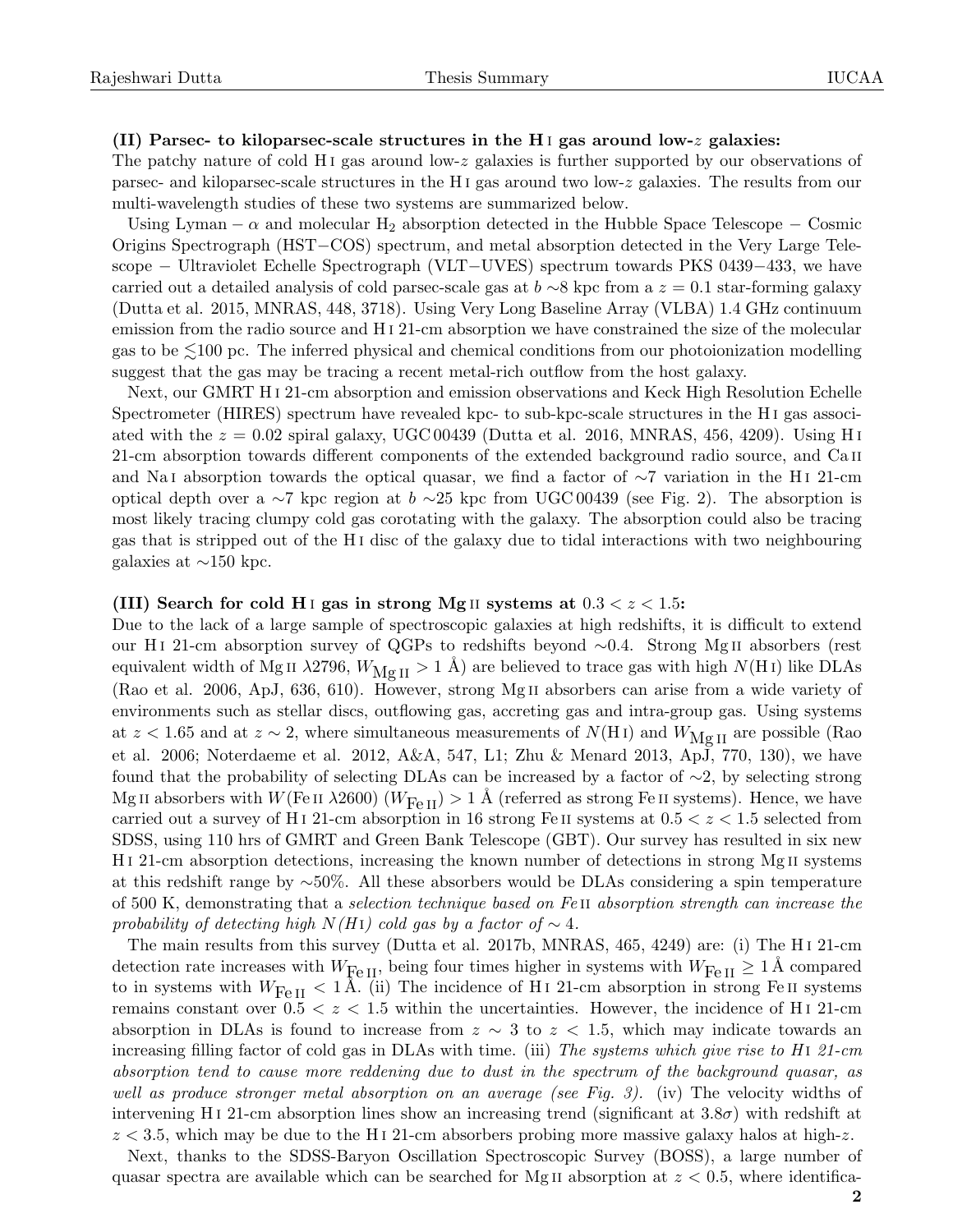tion of host galaxies is relatively easier. We have carried out a survey of H i 21-cm absorption in eleven strong Mg II systems at  $0.3 < z < 0.5$  selected from SDSS DR-12, using 108 hrs of GMRT (Dutta et al. 2017c, MNRAS, 468, 1029). This survey has resulted in two H i 21-cm absorption detections. The lack of H<sub>I</sub> 21-cm absorption in the other nine Mg<sub>II</sub> systems could be because they are arising from sub-DLAs, from which we do not have sufficient optical depth sensitivity to detect cold ∼100 K gas. By comparing with H<sub>I</sub> 21-cm searches in strong Mg<sub>II</sub> systems at  $0.5 < z < 1.5$  from the literature, we do not find any significant evolution in the incidence and number density per unit redshift of H i 21-cm absorbers in strong Mg II systems at  $0.3 < z < 1.5$ .

The results from our low- and high-z  $H_1$  21-cm absorption surveys along with the detailed studies of individual absorption line systems will be crucial to interpret the data from upcoming blind  $H_1$  21-cm absorption line surveys using the Square Kilometer Array pathfinders. To gain further insight into the metal, dust, molecular content and host galaxy properties of cold gas, our surveys will be followed up with optical, ultraviolet and sub-millimetre spectroscopy and imaging.



Figure 1: Left: Integrated H<sub>1</sub> 21-cm optical depth around  $z < 0.4$  galaxies as a function of impact parameter (b). The black, green and red circles are for QGPs in the statistical, non-statistical and literature sample, respectively. The solid and open circles represent measurements and  $3\sigma$  upper limits, respectively. The small (large) circles are for galaxies with  $L_B$  less (greater) than 10<sup>10</sup>  $L_{\odot}$ . Galaxies without luminosity measurements available are plotted as diamonds. The typical error in the optical depth measurements is shown at the bottom left of the plot. To the top of the plot, the covering factor  $(C_{21})$  of H<sub>1</sub>21-cm absorbers is shown as a function of b in two different bins demarcated at the median b. The circles, diamonds and squares in the top panels show  $C_{21}$  for all the galaxies, galaxies with  $L_B$  less and greater than  $10^{10}$   $L_{\odot}$ , respectively. Right: The same as in the figure to the left for b scaled with effective H<sub>I</sub> radius,  $R_{\rm H\,I}$ . In both panels, the horizontal dotted lines mark  $\int \tau dv = 0.3 \text{ km s}^{-1}$  and the vertical dotted lines mark the median b and  $b/R_{\text{H I}}$ . Both the absorption strength and covering factor are found to decline with increasing  $b$  and  $b/R_{\hbox{H~\small{I}}}$ .